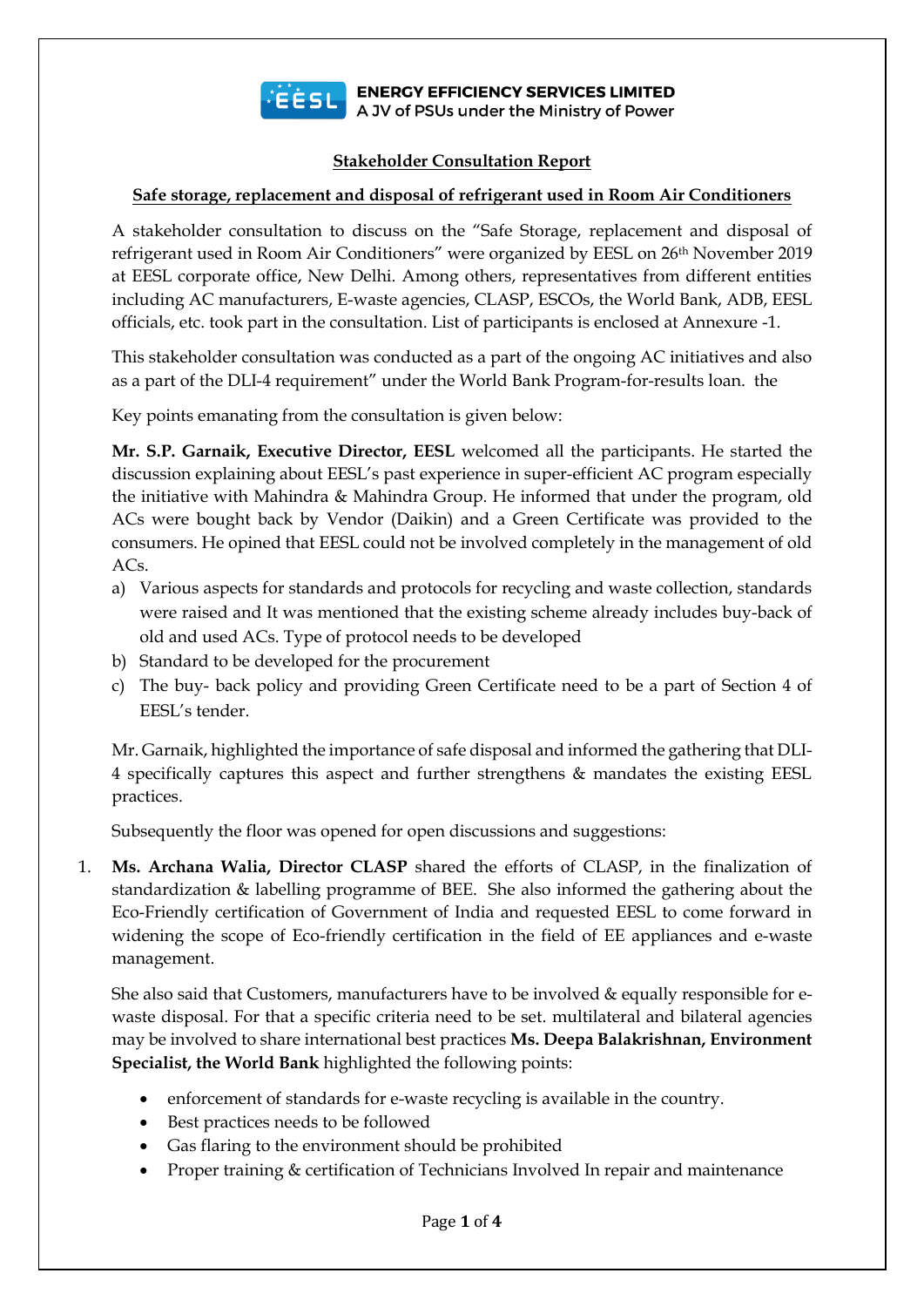

**ELECTE SUPPOSE SERVICES LIMITED**<br>A JV of PSUs under the Ministry of Power

- 
- Proper guidelines on Safe Disposal of gases and hardware used
- Detailed record of keeping documents after repair and maintenance of ACs
- Uses of various organizations like TERI
- Issuance of notifications/orders on guidance to service personnel

2. **Mr. Karan Daryani, Namo Waste Agency** briefed the process of Safe storage, replacement and disposal of refrigerant used in Room Air Conditioners, which are as follows:

- Segregating the type of AC viz. window or split
- Separating the material types. such as gas, electronics, plastic and metals, etc.
- Dismantle using dry process
- Reclaiming the gas (after checking for impurity in the gas, segregation of the gas)
- Filing of Form 6 for issuance of green certificates by CPCB

He also highlighted that almost 5796 metric tonne gets recycled per annum through their company. He also informed that R600 and R290 is highly inflammable than R32.

He also stressed that recycling of refrigerant needs special equipment & facility and hence cannot be dealt by all e-waste recycler.

- 3. **Mr. Rishi Punia, Environment Specialist, ADB** highlighted the following points:
	- Environmental Safeguard Policy of ADB
	- Review Framework of ADB
	- IFC guidelines on hazardous management
	- List of activities to be covered for safe disposal of refrigerant.
- 4. **Mr. Anant Shukla, AGM (Technical), EESL** gave a presentation on the current status, challenges in the ongoing Super-efficient AC Program of EESL and briefly stated the following points;
	- India's Cooling Action Plan which targets the reduction in cooling demand, Increasing the efficiency of cooling equipments and need of trained personnel.
	- Shifting from high GWP and ODP to low GDP and ODP and later to more environment friendly gases and technologies Direct & Indirect Impact of use of old ACs and recycle and reuse procedure of refrigerants.
- 5. **Mr. R. Rajmohan, CEO, DESL** shared his experience in industrial cooling and highlighted the various process used in various countries for safe storage, replacement and disposal of refrigerant used in ACs. He also suggested the following for the EESL super-efficient AC program:
	- EESL has to ensure the recycling of the product.
	- International best practices to be identified and followed, etc.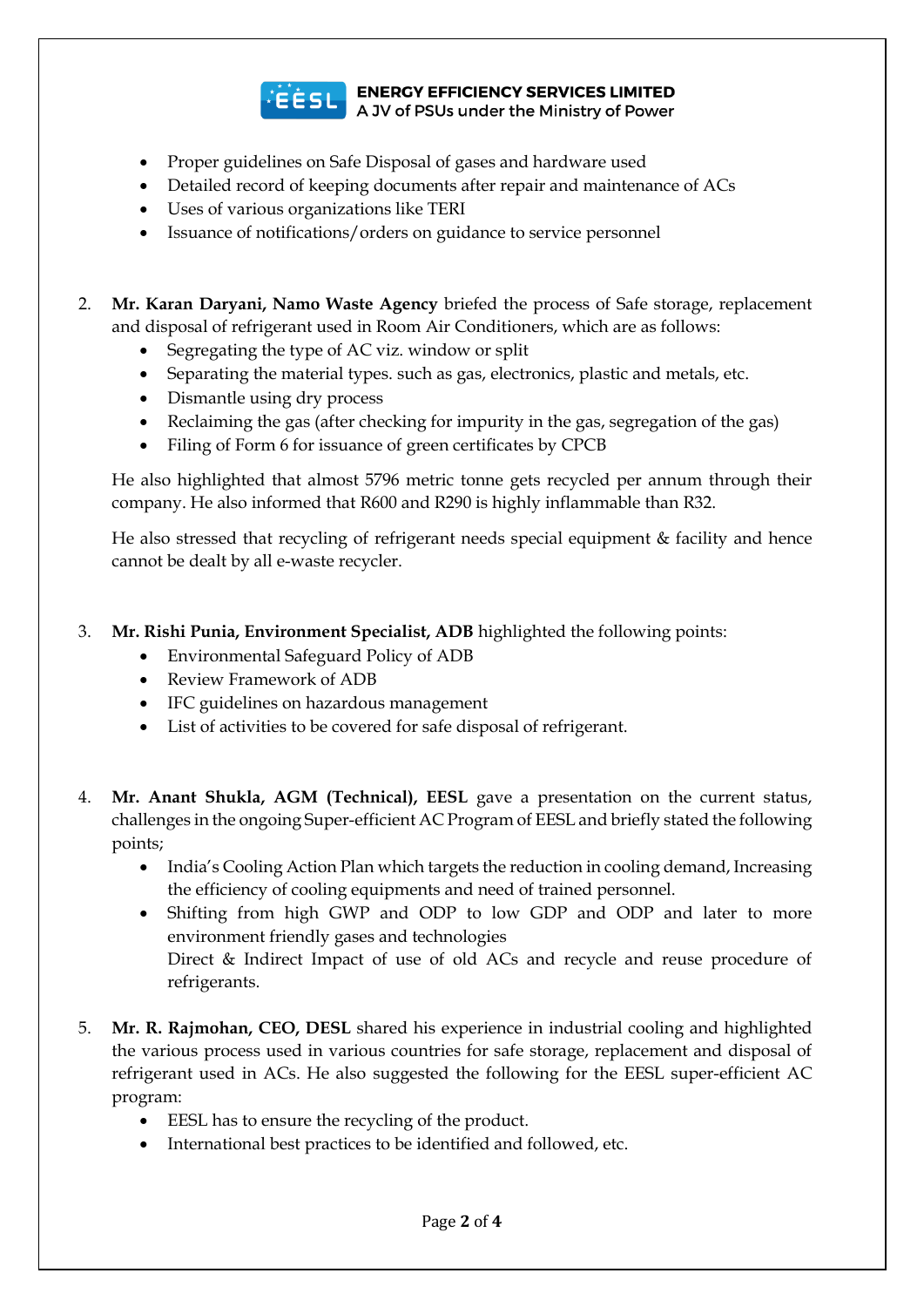

## **ELECTE SUPPOSE SERVICES LIMITED**<br>A JV of PSUs under the Ministry of Power

- 6. **Mr. Gaurav mehtani,** briefed about Sri Lanka Colombo pilot project wherein a reclamation centre was created to collect the refrigerant from ACs. He highlighted the following issues:
	- Recyclers come with varying recycling costs. How to verify the quality of recycling.
	- Bluestar works with their own dealers, buy back scheme. Most of the time, the recycler offers the buyback of Rs. 2500-3500,
	- India has no e-waste or hazardous recycling facility.
	- Training the technicians to be organized
- 7. **Mr. Vikash Bhan, Godrej** has expressed that training of the technicians is a challenge. He also suggested that any e-waste agency should follow BIS rules, standards of disposal, recycle and reuse and few reclamation centres should be developed in India. He also proposed to include BIS, MoEFCC and CPCP in next meeting.

The meeting concluded with a vote of thanks to all the participants.